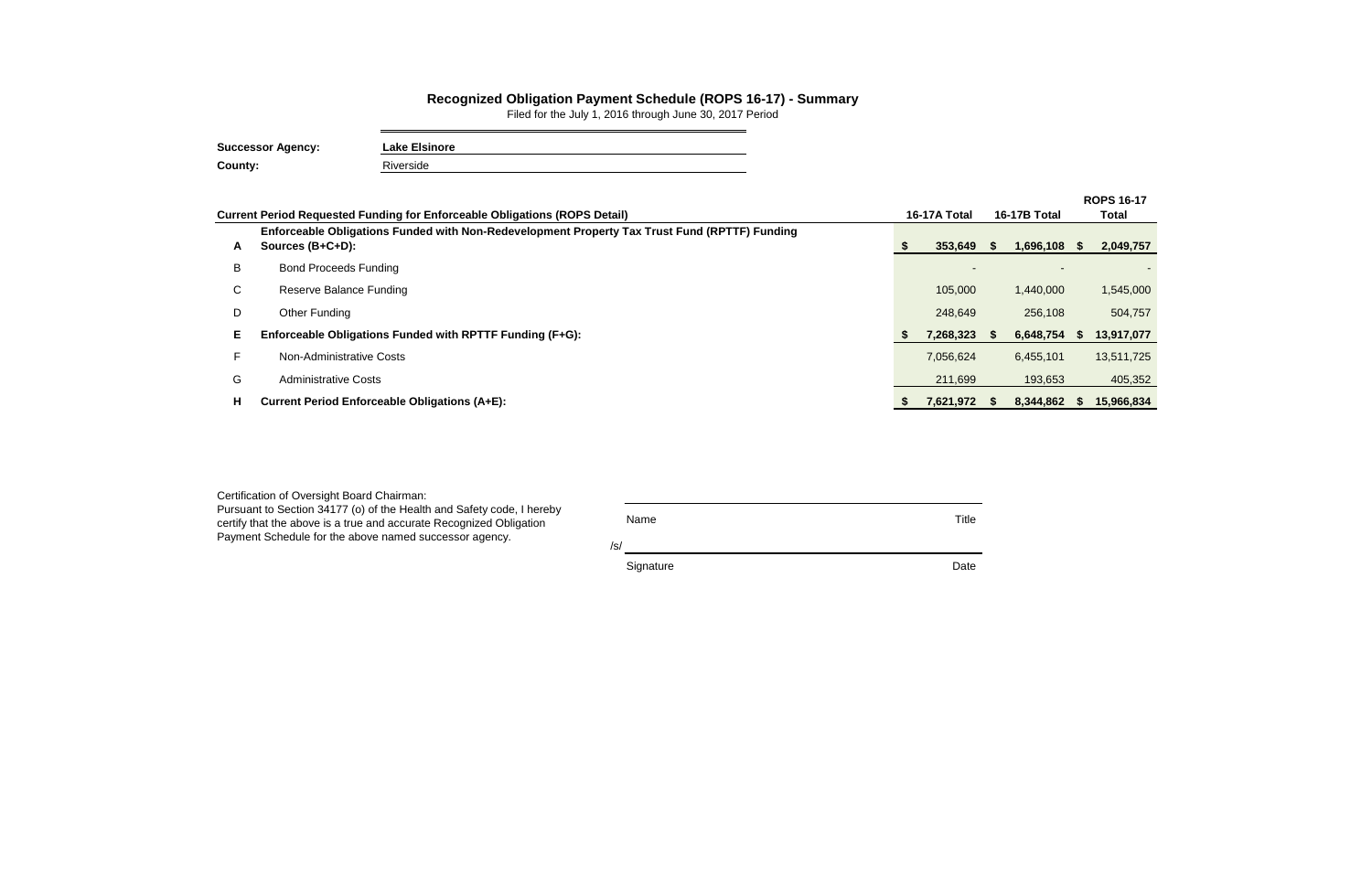|                | Lake Elsinore Recognized Obligation Payment Schedule (ROPS 16-17) - ROPS Detail                                                         |                                              |                                             |                                               |                                                 |                                                                                                                                                |                 |                                                |                     |                                    |                                                          |              |                        |            |                    |                                                          |                          |              |                  |
|----------------|-----------------------------------------------------------------------------------------------------------------------------------------|----------------------------------------------|---------------------------------------------|-----------------------------------------------|-------------------------------------------------|------------------------------------------------------------------------------------------------------------------------------------------------|-----------------|------------------------------------------------|---------------------|------------------------------------|----------------------------------------------------------|--------------|------------------------|------------|--------------------|----------------------------------------------------------|--------------------------|--------------|------------------|
|                | July 1, 2016 through June 30, 2017<br>(Report Amounts in Whole Dollars)                                                                 |                                              |                                             |                                               |                                                 |                                                                                                                                                |                 |                                                |                     |                                    |                                                          |              |                        |            |                    |                                                          |                          |              |                  |
|                |                                                                                                                                         |                                              |                                             |                                               |                                                 |                                                                                                                                                |                 |                                                |                     |                                    |                                                          |              |                        |            |                    |                                                          |                          |              |                  |
| $\overline{A}$ | <b>B</b>                                                                                                                                | $\mathbf{c}$                                 | D                                           | E                                             | E                                               | G                                                                                                                                              | H               |                                                | $\mathbf{J}$        | $\kappa$                           | M<br>$\mathbf{I}$                                        | $\mathbf{N}$ | $\Omega$               | P          | $\circ$            | $\mathbb{R}$<br><b>s</b>                                 | $\mathbf{u}$<br>T        | $\mathbf{v}$ | w                |
|                |                                                                                                                                         |                                              |                                             |                                               |                                                 |                                                                                                                                                |                 |                                                |                     |                                    |                                                          | 16-17A       |                        |            |                    |                                                          | 16-17B                   |              |                  |
|                |                                                                                                                                         |                                              |                                             |                                               |                                                 |                                                                                                                                                |                 |                                                |                     |                                    | Non-Redevelopment Property Tax Trust Fund<br>(Non-RPTTF) |              | RPTTF                  |            |                    | Non-Redevelopment Property Tax Trust Fund<br>(Non-RPTTF) |                          | RPTTF        |                  |
| Item #         | Project Name/Debt Obligation                                                                                                            | Obligation Type                              | Contract/Agreement<br><b>Execution Date</b> | Contract/Agreement<br><b>Termination Date</b> | Payee                                           | Description/Project Scope                                                                                                                      | Project Area    | <b>Total Outstanding</b><br>Debt or Obligation | Retired             | ROPS 16-17<br>Total                | <b>Bond Proceeds</b><br>Reserve Balance                  | Other Funds  | Non-Admin              | Admin      | 16-17A<br>Total    | <b>Bond Proceeds</b><br>Reserve Balance                  | Other Funds<br>Non-Admin | Admin        | 16-17B<br>Total  |
|                |                                                                                                                                         |                                              |                                             |                                               |                                                 |                                                                                                                                                |                 | 194,630,289                                    |                     | 15,966,834 \$                      | $$ 105,000$ \$                                           |              | 248,649 \$7,056,624 \$ | 211,699    | 7,621,972          | $$ 1,440,000$ $$ $                                       | 256,108 \$ 6,455,101 \$  | 193,653      | 8,344,862        |
|                | Tax Allocation Revenue Bonds, 2010 Bonds Issued On or Before 2/1/2010<br>2 Tax Allocation Revenue Bonds, 2010 Bonds Issued On or Before |                                              | 5/1/2010                                    | 9/1/2033<br>9/1/2025                          | Wilmington Trust<br>Vilminaton Trust            | Bond issue to fund housing & non-<br>Bond issue to fund housing projects                                                                       | Housing         | 21,722,613<br>9,376,213                        | $\overline{N}$      | 989,307<br>937,450<br>IS.          |                                                          |              | 495,991<br>469,700     |            | 495,991<br>469,700 |                                                          | 493,316<br>467,750       |              | 493,31<br>467,75 |
|                | Series B<br>Tax Allocation Revenue Bonds, 2010 Bonds Issued On or Before                                                                | 12/31/10                                     | 11/1/2010                                   | 9/1/2030                                      | Wilmington Trust                                | Bond issue to fund non-housing                                                                                                                 | Project I and I | 33,298,244                                     | N                   | 2,220,996<br>$\sim$                |                                                          |              | 1,110,748              |            | 1,110,748          |                                                          | 1,110,248                |              | 1,110,24         |
|                | Series C<br>Fiscal Agent Fees                                                                                                           | 12/31/10<br>Fees                             | 2/1/2010                                    | 9/1/2038                                      | Union Bank, N.A.                                | projects<br>Annual fiscal agent fees for bonds                                                                                                 | All             |                                                | N                   |                                    |                                                          |              |                        |            |                    |                                                          |                          |              |                  |
|                | 10 Oakgroves DDA                                                                                                                        | OPA/DDA/Construction                         | 3/12/1993                                   | 1/30/2016                                     | Oak Grove Equities                              | SSURS<br>Property tax revenue reimbursement Project II                                                                                         |                 | 5.000                                          | $N$ $S$             | 5.000                              |                                                          |              | 5.000                  |            | 5.000              |                                                          |                          |              |                  |
|                | 12 Summerly DDA                                                                                                                         | OPA/DDA/Construction                         | 3/11/2011                                   | 9/8/2038                                      |                                                 | McMillin Summerly LLC and DDA pledges a portion of property tax Project II and III<br>Civic Partners-Elsinore LLC revenues through 2038. Total |                 | 21,049,976                                     | N                   | 2,148,264                          | 65,000                                                   |              | 350,159                |            | 415,159            | 1,300,000                                                | 433,105                  |              | 1,733,105        |
|                |                                                                                                                                         |                                              |                                             |                                               |                                                 | outstanding debt or obligation is<br>estimated based on projections of tax                                                                     |                 |                                                |                     |                                    |                                                          |              |                        |            |                    |                                                          |                          |              |                  |
|                |                                                                                                                                         |                                              |                                             |                                               |                                                 | revenue growth at 2% per annum. If<br>property values and corresponding                                                                        |                 |                                                |                     |                                    |                                                          |              |                        |            |                    |                                                          |                          |              |                  |
|                |                                                                                                                                         |                                              |                                             |                                               |                                                 | revenues grow at a higher or lower rate<br>than 2% per annum, the total obligation                                                             |                 |                                                |                     |                                    |                                                          |              |                        |            |                    |                                                          |                          |              |                  |
|                |                                                                                                                                         |                                              |                                             |                                               |                                                 | will similarly increase or decreased.                                                                                                          |                 |                                                |                     |                                    |                                                          |              |                        |            |                    |                                                          |                          |              |                  |
|                |                                                                                                                                         |                                              |                                             |                                               |                                                 | DDA pledges a portion of tax increment<br>for so long as the Agency receives tax                                                               |                 |                                                |                     |                                    |                                                          |              |                        |            |                    |                                                          |                          |              |                  |
|                | 13 Summerly DDA Extraordinary                                                                                                           | OPA/DDA/Construction                         | 3/11/2011                                   | 9/8/2038                                      | Mc Millin Summerly LLC                          | increment<br>DDA pledges a portion of property tax Project II and III                                                                          |                 | 5,554,964                                      | N                   | $\sqrt{S}$<br>328,083              | 40,000                                                   |              | 70,810                 |            | 110,810            | 140,000                                                  | 77,273                   |              | 217,273          |
|                | Infrastructure Fund                                                                                                                     |                                              |                                             |                                               |                                                 | revenues through 2038. Total<br>outstanding debt or obligation is                                                                              |                 |                                                |                     |                                    |                                                          |              |                        |            |                    |                                                          |                          |              |                  |
|                |                                                                                                                                         |                                              |                                             |                                               |                                                 | estimated based on projections of tax<br>revenue growth at 2% per annum. If                                                                    |                 |                                                |                     |                                    |                                                          |              |                        |            |                    |                                                          |                          |              |                  |
|                |                                                                                                                                         |                                              |                                             |                                               |                                                 | property values and corresponding<br>revenues grow at a higher or lower rate                                                                   |                 |                                                |                     |                                    |                                                          |              |                        |            |                    |                                                          |                          |              |                  |
|                |                                                                                                                                         |                                              |                                             |                                               |                                                 | than 2% per annum, the total obligation<br>will similarly increase or decreased.                                                               |                 |                                                |                     |                                    |                                                          |              |                        |            |                    |                                                          |                          |              |                  |
|                |                                                                                                                                         |                                              |                                             |                                               |                                                 | DDA pledges a portion of tax increment                                                                                                         |                 |                                                |                     |                                    |                                                          |              |                        |            |                    |                                                          |                          |              |                  |
|                |                                                                                                                                         |                                              |                                             |                                               |                                                 | for so long as the Agency receives tax<br>increment                                                                                            |                 |                                                |                     |                                    |                                                          |              |                        |            |                    |                                                          |                          |              |                  |
|                | 18 City Reimbursement LERA                                                                                                              | Bonds Issued After 12/31/10 7/1/2000         |                                             | 2/1/2032                                      | City of Lake Elsinore                           | City Reimbursement LERA - Debt<br>Service                                                                                                      | All             | 18,066,700                                     | N                   | \$ 1,129,700                       |                                                          |              | 564,850                |            | 564,850            |                                                          | 564,850                  |              | 564,850          |
|                | 19 Housing Fund Loan<br>20 Housing Fund Loan                                                                                            | <b>ERAF/ERAF</b><br><b>Third-Party Loans</b> | 12/1/1995                                   | 9/8/2038<br>9/8/2038                          | Housing Fund<br>tousina Fund                    | <b>Repayment of SERAF</b><br>Payments on principal and interest on A                                                                           |                 | 2,941,61<br>26.194.304                         | -N                  | 545,873<br>2,334,000               |                                                          |              | 545,87<br>375,00       |            | 545,87<br>375,000  |                                                          | 1,959,000                |              | 1,959,000        |
|                |                                                                                                                                         |                                              |                                             |                                               |                                                 | loan of bond proceeds from the<br>housing fund. Payments made in any                                                                           |                 |                                                |                     |                                    |                                                          |              |                        |            |                    |                                                          |                          |              |                  |
|                |                                                                                                                                         |                                              |                                             |                                               |                                                 | given fiscal year are calculated and<br>disbursed based on available property                                                                  |                 |                                                |                     |                                    |                                                          |              |                        |            |                    |                                                          |                          |              |                  |
|                |                                                                                                                                         |                                              |                                             |                                               |                                                 | tax revenue funds after deductions for                                                                                                         |                 |                                                |                     |                                    |                                                          |              |                        |            |                    |                                                          |                          |              |                  |
|                |                                                                                                                                         |                                              |                                             |                                               |                                                 | payment of all other debts and<br>bligations of the Agency.                                                                                    |                 |                                                |                     |                                    |                                                          |              |                        |            |                    |                                                          |                          |              |                  |
|                | 22 Legal Services                                                                                                                       | Fees                                         | 9/27/2005                                   | 6/30/2015                                     |                                                 | eibold McClendon & Mann Legal services for projects, bonds &<br>DDA/Stadium Agreement compliance.                                              | AII             | 120,000                                        | N                   | 120,000                            |                                                          |              | 60,000                 |            | 60,000             |                                                          | 60,000                   |              | 60,000           |
|                | 23 Consultant Fees                                                                                                                      | Fees                                         | 10/23/2007                                  | 9/8/2038                                      | HdL Coren & Cone                                | Tax Projections for bond & DDA<br>compliance                                                                                                   | All             | 16,280                                         | N                   | 16,280                             |                                                          |              | 8140                   |            | 8,140              |                                                          |                          | 8,140        | 8,140            |
|                | 28 Estimated Admin Cost                                                                                                                 | <b>Admin Costs</b>                           | 2/1/2012                                    | 9/8/2038                                      | City of Lake Elsinore                           | City Staff Support/other admin<br>eimbursement                                                                                                 | <b>AI</b>       | 5.717.933                                      | N                   | 405,352<br>$\overline{\mathbf{s}}$ |                                                          |              |                        | 211,699 \$ | 211.699            |                                                          |                          | $193.653$ \$ | 193,653          |
|                | 29 Stadium License Agreement                                                                                                            | Miscellaneous                                | 3/15/2001                                   | 2/31/2026                                     | ake Elsinore Storm, LP                          | License to use stadium for baseball<br>ames                                                                                                    | Project III     | 1,487,378                                      | N                   |                                    |                                                          |              |                        |            |                    |                                                          |                          |              |                  |
|                | 30 Stadium Maintenance Agreement                                                                                                        | Property Maintenance                         | 3/15/2001                                   | 2/31/2026                                     | Lake Elsinore Storm, LP                         | Agreement to maintain baseball field<br>and facilities                                                                                         | Project III     | 695.032                                        | N                   | $\sim$                             |                                                          |              |                        |            |                    |                                                          |                          |              |                  |
|                | 31 Stadium Concession Agreement                                                                                                         | Miscellaneous                                | 1/30/2002                                   | 12/31/2026                                    | Golden State Concessions<br><b>Ind Catering</b> | Provision of concessions for baseball<br>ımes                                                                                                  | Project III     | 102,000                                        | N                   |                                    |                                                          |              |                        |            |                    |                                                          |                          |              |                  |
|                | 32 Stadium Operation and Maintenance Property Maintenance                                                                               |                                              | 1/1/2013                                    | 9/8/2038                                      | Various                                         | Operation and maintenance of the<br>haseball stadium                                                                                           | Project III     | 30,421,862                                     | N                   | 906,180<br>$\sim$                  |                                                          |              |                        |            |                    |                                                          | 256,108<br>650,072       |              | 906,18           |
|                | 33 Interim Stadium Management Agmt. Miscellaneous                                                                                       |                                              | 1/1/2013                                    | 12/31/2016                                    | Lake Elsinore Storm, LP                         | Stadium Maintenance and<br>Management                                                                                                          | Project III     | 3,022,034                                      | N                   | 2,294,525<br>$\mathbf{s}$          |                                                          | 248,649      | 2,045,876              |            | 2,294,525          |                                                          |                          |              |                  |
|                | 34 Riverside County Flood Control<br>District                                                                                           | Improvement/Infrastructure                   | 12/26/1989                                  | /18/2034                                      | None                                            | None                                                                                                                                           | Project Land II | 3.625.45                                       | N                   |                                    |                                                          |              |                        |            |                    |                                                          |                          |              |                  |
|                | 35 Administrative Reimbursement                                                                                                         | <b>RPTTF Shortfall</b>                       | 2/1/2012                                    | 9/8/2038                                      | City of Lake Elsinore                           | Repayment for City Staff Support/other All                                                                                                     |                 |                                                | N                   |                                    |                                                          |              |                        |            |                    |                                                          |                          |              |                  |
|                | 38 Contract for Auditing Services                                                                                                       | Fees                                         | 6/25/2013                                   | 6/25/2018                                     | <b>TRS</b>                                      | Bond disclosure compliance                                                                                                                     | All             |                                                | $N$   :             |                                    |                                                          |              |                        |            |                    |                                                          |                          |              |                  |
|                | 39 Bond Disclosure Services<br>40 Property Maintenance                                                                                  | Fees<br>Property Maintenance                 | 1/28/2015<br>9/13/2009                      | 2/15/2038<br>6/30/2014                        | <b>Urban Futures</b><br>Various                 | Bond disclosure compliance<br>Maintenance cost on Agency property Project III                                                                  |                 | 108,100<br>60,000                              | N<br>$\overline{z}$ | 6,650<br>60,000                    |                                                          |              | 30,000                 |            | 30,000             |                                                          | 6,650<br>30,000          |              | 6,65<br>30,00    |
|                | 41 Subordinated Tax Allocation<br>Refunding Bonds, Series 2015                                                                          | Bonds Issued After 12/31/10 8/25/2015        |                                             | 9/1/2038                                      | Wilmington Trust                                | Bond issue to refund Tax Allocation<br>Revenue Bonds, 2011 Series A and                                                                        |                 | 10,232,300                                     | $\overline{N}$      | 971,694<br>$\sqrt{s}$              |                                                          |              | 489,497                |            | 489,497            |                                                          | 482,197                  |              | 482,19           |
|                |                                                                                                                                         |                                              |                                             |                                               |                                                 | Local Agency Revenue Bonds, 2011<br>Series A                                                                                                   |                 |                                                |                     |                                    |                                                          |              |                        |            |                    |                                                          |                          |              |                  |
|                | 42 Fiscal Agent Fees                                                                                                                    | ees                                          | 8/1/2015                                    | 9/1/2038                                      | Wilmington Trust                                | Annual fiscal agent fees for bonds<br>ssues                                                                                                    | All             | 133,600                                        | N                   | 18.800                             |                                                          |              | 18,800                 |            | 18.800             |                                                          |                          |              |                  |
|                | 43 Housing Authority Admin. Cost                                                                                                        | <b>Admin Costs</b>                           | 2/18/2014                                   | 12/31/2018                                    | Lake Elsinore Housing                           | <b>Administrative Cost</b>                                                                                                                     |                 | 600,000                                        | N                   | 450,000                            |                                                          |              | 375,000                |            | 375,000            |                                                          | 75,000                   |              | 75,00            |
|                | 44 Reconveyance Cost                                                                                                                    | Property Dispositions                        | 5/1/2015                                    | 6/30/2017                                     | Various                                         | Appraisals, Title Insurance, Escrow and All<br>Closing Cost                                                                                    |                 | 78,680                                         | N                   | 78,680                             |                                                          |              | 41,180                 |            | 41,180             |                                                          | 37,500                   |              | 37,500           |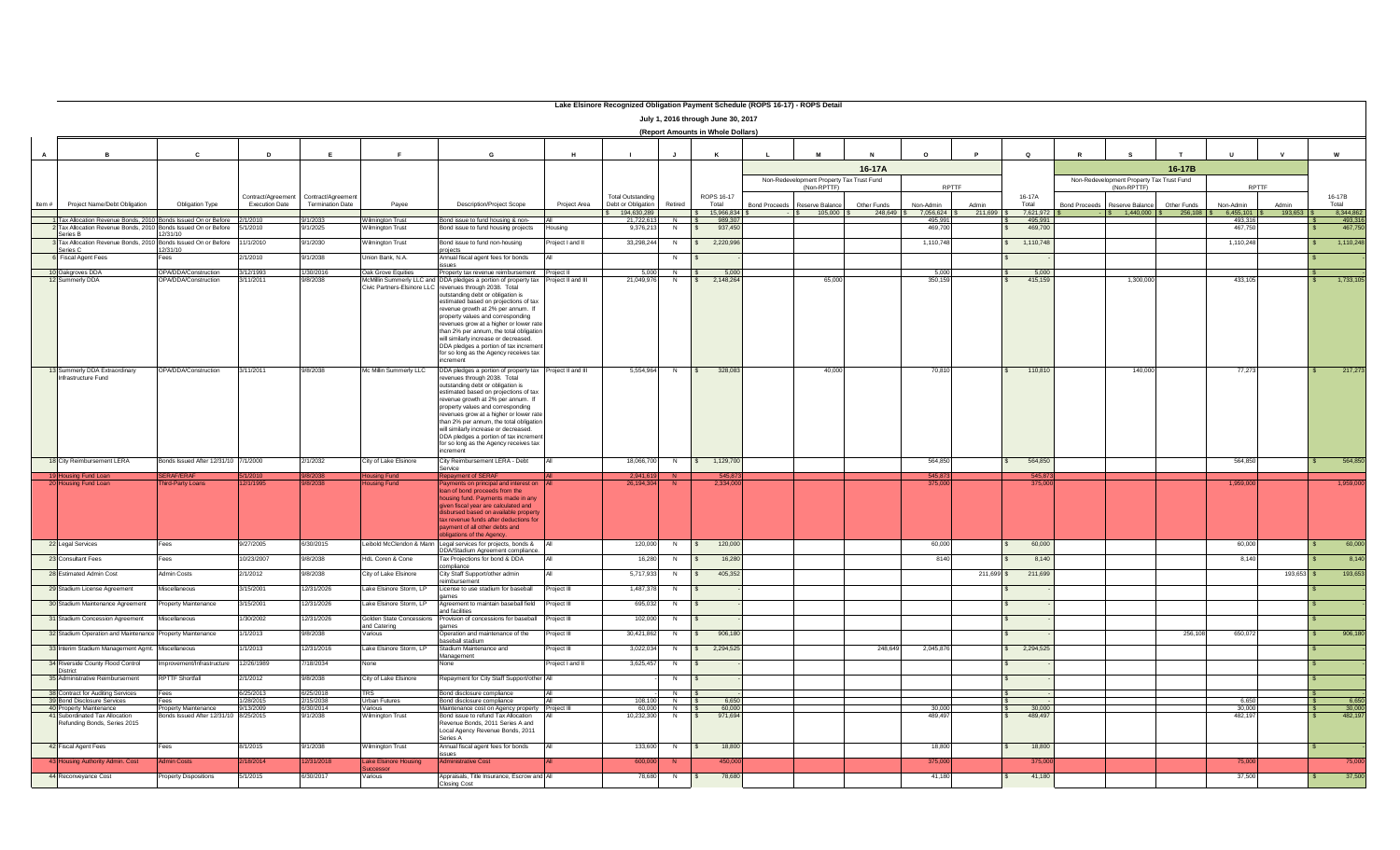|   | Pursuant to Health and Safety Code section 34177 (I), Redevelopment Property Tax Trust Fund (RPTTF) may be listed as a source of payment on the ROPS, but only to the extent no other funding source is available<br>or when payment from property tax revenues is required by an enforceable obligation. For tips on how to complete the Report of Cash Balances Form, see CASH BALANCE TIPS SHEET |                              |                      |                               |                                      |                   |                  |                 |
|---|-----------------------------------------------------------------------------------------------------------------------------------------------------------------------------------------------------------------------------------------------------------------------------------------------------------------------------------------------------------------------------------------------------|------------------------------|----------------------|-------------------------------|--------------------------------------|-------------------|------------------|-----------------|
| A | B                                                                                                                                                                                                                                                                                                                                                                                                   | $\mathbf{C}$                 | D                    | E                             | F                                    | G                 | H                |                 |
|   |                                                                                                                                                                                                                                                                                                                                                                                                     |                              |                      | <b>Fund Sources</b>           |                                      |                   |                  |                 |
|   |                                                                                                                                                                                                                                                                                                                                                                                                     |                              | <b>Bond Proceeds</b> |                               | <b>Reserve Balance</b>               | Other             | <b>RPTTF</b>     |                 |
|   |                                                                                                                                                                                                                                                                                                                                                                                                     |                              |                      | Prior ROPS<br>period balances | Prior ROPS<br><b>RPTTF</b>           |                   |                  |                 |
|   |                                                                                                                                                                                                                                                                                                                                                                                                     | Bonds issued on<br>or before | Bonds issued on      | and DDR RPTTF<br>balances     | distributed as<br>reserve for future | Rent,<br>grants,  | Non-Admin<br>and |                 |
|   | <b>Cash Balance Information by ROPS Period</b>                                                                                                                                                                                                                                                                                                                                                      | 12/31/10                     | or after 01/01/11    | retained                      | period(s)                            | interest, etc.    | Admin            | <b>Comments</b> |
|   | ROPS 15-16A Actuals (07/01/15 - 12/31/15)                                                                                                                                                                                                                                                                                                                                                           |                              |                      |                               |                                      |                   |                  |                 |
|   | 1 Beginning Available Cash Balance (Actual 07/01/15)                                                                                                                                                                                                                                                                                                                                                |                              |                      | 3,909,587                     | 2,620,533                            | 76,762            | 321,479          |                 |
|   | 2  Revenue/Income (Actual 12/31/15)<br>RPTTF amounts should tie to the ROPS 15-16A distribution from the<br>County Auditor-Controller during June 2015                                                                                                                                                                                                                                              |                              |                      |                               |                                      |                   |                  |                 |
|   | 3 Expenditures for ROPS 15-16A Enforceable Obligations (Actual                                                                                                                                                                                                                                                                                                                                      |                              | 9,321,389            |                               |                                      | 244,747           | 5,387,810        |                 |
|   | 12/31/15)                                                                                                                                                                                                                                                                                                                                                                                           |                              |                      |                               |                                      |                   |                  |                 |
|   |                                                                                                                                                                                                                                                                                                                                                                                                     |                              | 9,321,389            | 41,661                        | 1,380,000                            | 244,747           | 4,753,943        |                 |
|   | 4   Retention of Available Cash Balance (Actual 12/31/15)<br>RPTTF amount retained should only include the amounts distributed as<br>reserve for future period(s)                                                                                                                                                                                                                                   |                              |                      |                               |                                      |                   |                  |                 |
|   | 5 ROPS 15-16A RPTTF Balances Remaining                                                                                                                                                                                                                                                                                                                                                              |                              |                      |                               |                                      |                   | 796,852          |                 |
|   |                                                                                                                                                                                                                                                                                                                                                                                                     |                              |                      | No entry required             |                                      |                   |                  |                 |
| 6 | <b>Ending Actual Available Cash Balance</b><br>C to G = $(1 + 2 - 3 - 4)$ , H = $(1 + 2 - 3 - 4 - 5)$                                                                                                                                                                                                                                                                                               |                              | -S                   | 3,867,926<br>\$.              | 1,240,533<br>- S                     | $76,762$ \$<br>-S | 158,494          |                 |
|   | ROPS 15-16B Estimate (01/01/16 - 06/30/16)                                                                                                                                                                                                                                                                                                                                                          |                              |                      |                               |                                      |                   |                  |                 |
|   | 7 Beginning Available Cash Balance (Actual 01/01/16)<br>$(C, D, E, G = 4 + 6, F = H4 + F4 + F6, and H = 5 + 6)$                                                                                                                                                                                                                                                                                     |                              | \$                   | 3,867,926<br>S                | 2,037,385<br><b>S</b>                | $76,762$ \$<br>S. | 158,494          |                 |
|   | 8  Revenue/Income (Estimate 06/30/16)<br>RPTTF amounts should tie to the ROPS 15-16B distribution from the<br>County Auditor-Controller during January 2016                                                                                                                                                                                                                                         |                              |                      |                               |                                      | 248,649           | 5,726,998        |                 |
|   | 9 Expenditures for ROPS 15-16B Enforceable Obligations (Estimate<br>06/30/16)                                                                                                                                                                                                                                                                                                                       |                              |                      | 3,625,457                     | 348,675                              | 248,649           | 3,928,734        |                 |
|   | 10 Retention of Available Cash Balance (Estimate 06/30/16)<br>RPTTF amount retained should only include the amounts distributed as<br>reserve for future period(s)                                                                                                                                                                                                                                  |                              |                      |                               |                                      |                   | 1,798,264        |                 |
|   | 11 Ending Estimated Available Cash Balance (7 + 8 - 9 -10)                                                                                                                                                                                                                                                                                                                                          | \$                           | \$                   | $242,469$ \$<br>\$            | $1,688,710$ \$                       | $76,762$ \$       | 158,494          |                 |

## **Lake Elsinore Recognized Obligation Payment Schedule (ROPS 16-17) - Report of Cash Balances (Report Amounts in Whole Dollars)**